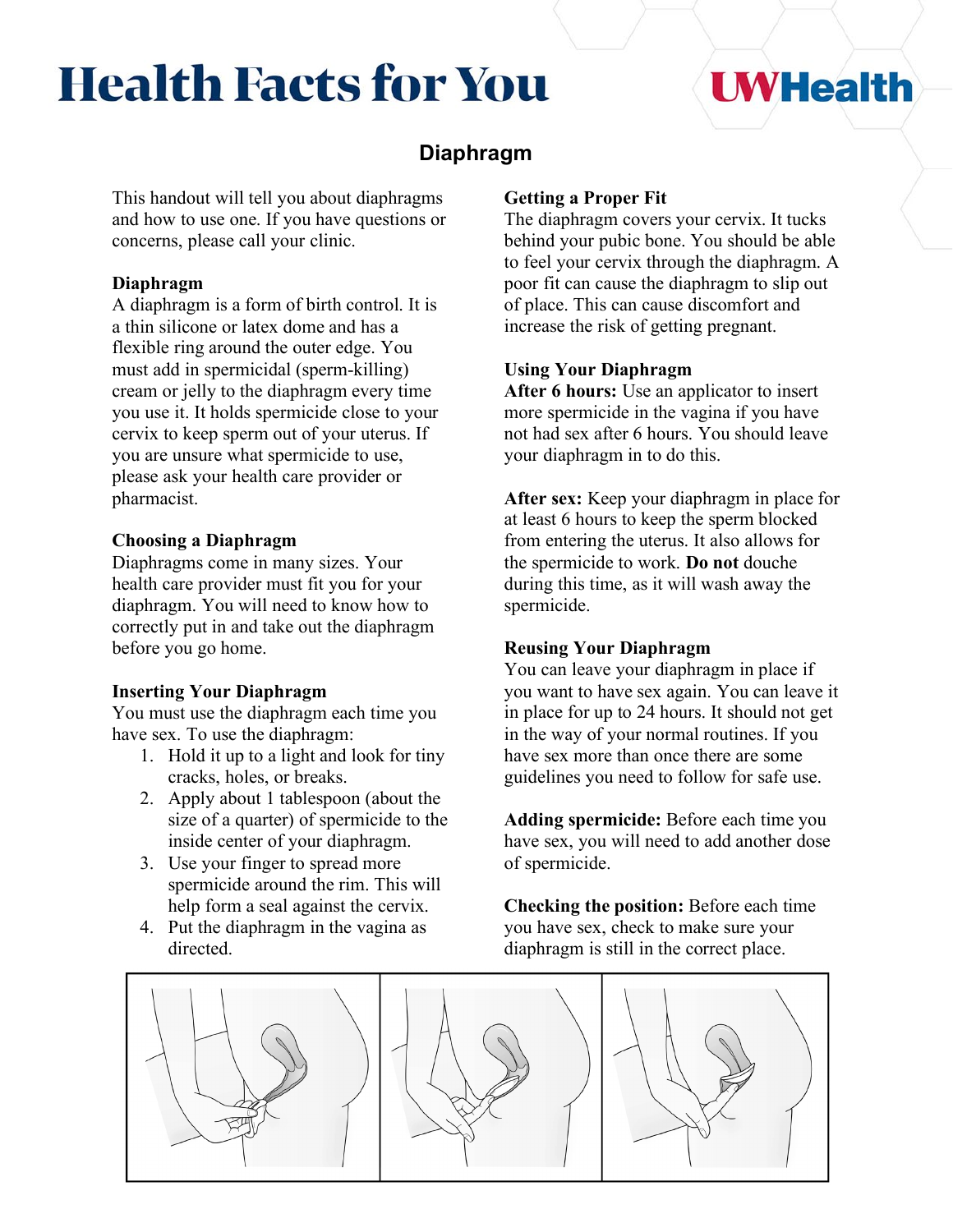**Emergency contraception:** If you notice that your diaphragm has slipped out of place and you have had sex, call your clinic right away. You may be able to take emergency contraception. You need to take it as soon as you can to decrease your chance of getting pregnant.

**Waiting to take it out:** Wait 6 hours before you take out the diaphragm. Always start counting 6 hours from the last time you had sex before taking it out.

#### **Effectiveness**

The effectiveness of the diaphragm depends on how you use it. It works best to prevent pregnancy when it is always used correctly and used every time you have sex.

**Perfect use:** If you use the diaphragm as instructed every time you have sex, the failure rate is very low. With perfect use, about 6 out of 100 women will get pregnant in the first year of use.

**Typical use:** With typical use, you may not use the diaphragm correctly or use it every time you have sex. Because of this, the actual failure rate is about 20%. This means that 20 out of 100 women will become pregnant in the first year.

#### **Care of Your Diaphragm**

After use, you need to wash your diaphragm with mild soap and water. Pat it dry. You may dust it with cornstarch to absorb any extra moisture or leave it to air dry in your open case. This will keep the silicone or latex from breaking down. You will want to hold it up to a light and look for tiny cracks, holes, or breaks. Always store it in its case to protect it.

#### **Products to Avoid**

There are some products you should avoid using with your diaphragm. The products listed below can harm the silicone or latex, causing it to break down.

- Over-the-counter and prescription vaginal creams such as Monistat®, Vagisil®, Gyne-Lotrimin®, Terazol®, Metro-Gel®, Premarin® or Estrace®
- Petroleum jelly
- Perfume
- Talcum powder
- Mineral Oil
- Cocoa Butter
- Cold cream
- Hand lotion
- Vegetable oil

You may use water-soluble lubricants if needed.

#### **Replacing the Diaphragm**

You will need to be re-fitted for a new diaphragm:

- If you gain or lose over 10 pounds.
- If you have a baby.
- If it becomes torn or damaged.
- Every 2 years.

#### **Insurance Coverage**

A diaphragm may or may not be covered by your insurance. Spermicidal cream or jelly must be used with the diaphragm. You can buy these over-the-counter without a prescription.

#### **When to Call**

- Unusual vaginal discharge
- Odor
- Itching
- Urgent, frequent, or burning urination